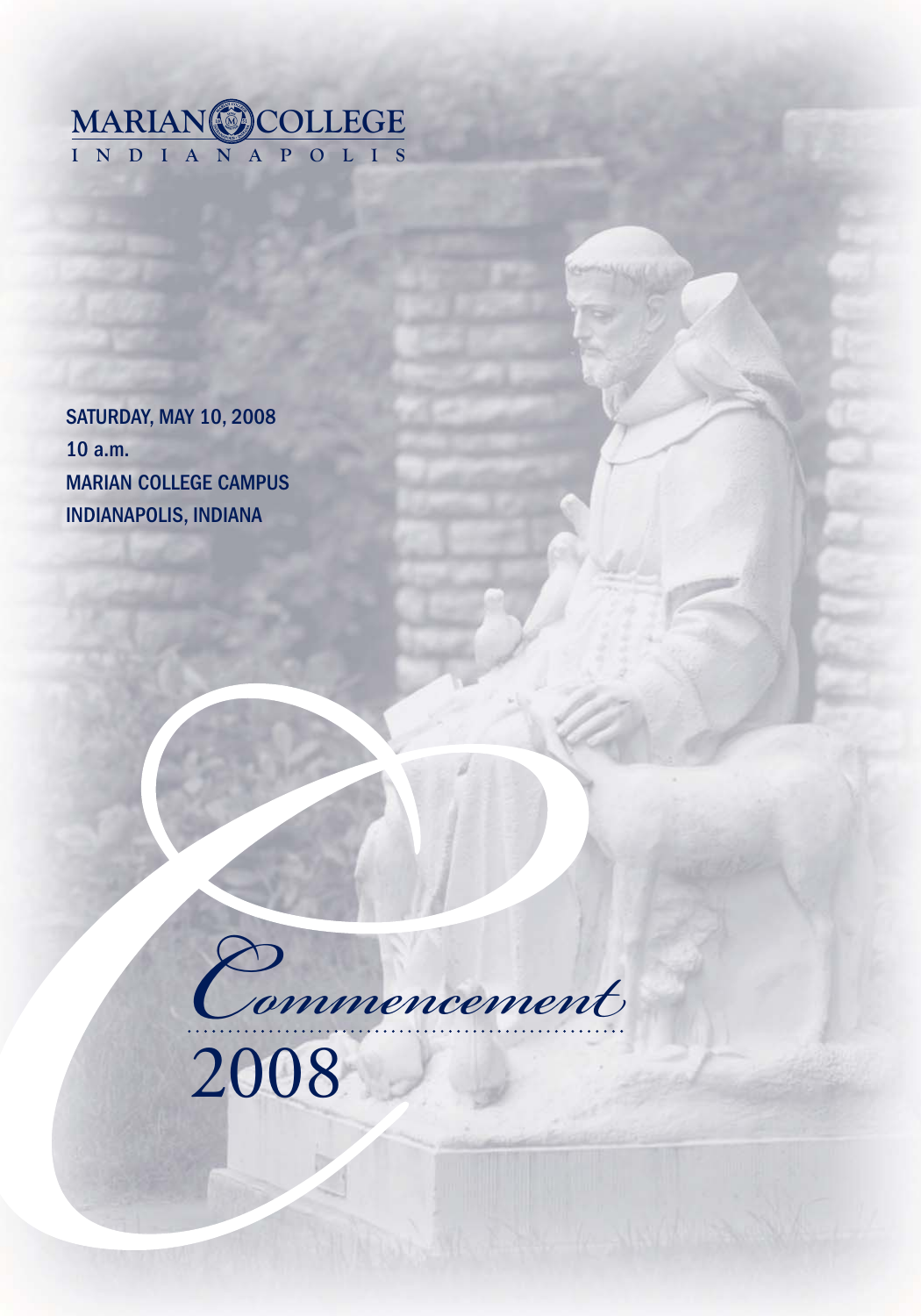

 $2\overline{008}$  *Commencement Ceremony* 

#### President Daniel J. Elsener, *Presiding*

#### **PROCESSIONAL**

*Pomp and Circumstance* by Sir Edward Elgar *The audience will remain seated during the processional.*

#### **INVOCATION**

Monsignor Joseph F. Schaedel '70, *Vicar General, Archdiocese of Indianapolis*

#### **COMMENCEMENT ADDRESS**

The Honorable Arturo Sarukhán, *Ambassador of Mexico to the United States*

#### **CONFERRING OF HONORARY DEGREES**

 Sister Jean Marie Cleveland, OSF '64, *Vice President for Mission Effectiveness* D. Anthony Watt '69, *Chairperson, Marian College Board of Trustees*

#### **Doctor of International Relations**

The Honorable Arturo Sarukhán

 **Doctor of Humanities** Mary McNulty Young '47

 **Doctor of Business** William A. Cook

#### **SENIOR CLASS ADDRESS AND PLEDGE**

Megan Suzanne Oberhausen, *President, Senior Class*

#### **WELCOME TO CLASS OF 2008**

Kathleen Burke McGraw '68, *President, 2007-2008, Marian College Alumni Association National Board*

#### **CONFERRING OF DEGREES IN COURSE**

Daniel J. Elsener, *President*

 **Introductions by** Thomas J. Enneking, Ph.D., *Provost*

#### **Candidates presented by**

 James Norton, Ph.D., *Dean of the School of Liberal Arts* Marie Truesdell, Ph.D., *Dean of the School of Business* Lindan Hill, Ph.D., *Dean of the School of Education* Loren Bertocci, Ph.D., *Dean of the School of Mathematics and Sciences* Marian Pettengill, Ph.D., *Dean of the School of Nursing*

#### **Assisted by**

 John A. Hill, *Registrar The audience is requested to refrain from applause until after the degrees have been conferred.*

#### **BLESSING AND COMMISSIONING OF SENIORS**

 Sister Jean Marie Cleveland, OSF '64, *Vice President for Mission Effectiveness*, and The Sisters of St. Francis, Oldenburg

#### **BENEDICTION**

Sister Barbara Piller, OSF '71, *Congregational Minister, Sisters of St. Francis, Oldenburg*

#### **RECESSIONAL**

 *March in F,* Ludwig van Beethoven  *The audience will remain seated during the recessional.*

#### **GRADUATE RECEPTION**

On the grounds north of the Franciscan Heritage Fountain

#### **MUSIC BY THE INDIANAPOLIS MUNICIPAL BAND**

Directed by Dr. Daniel Bolin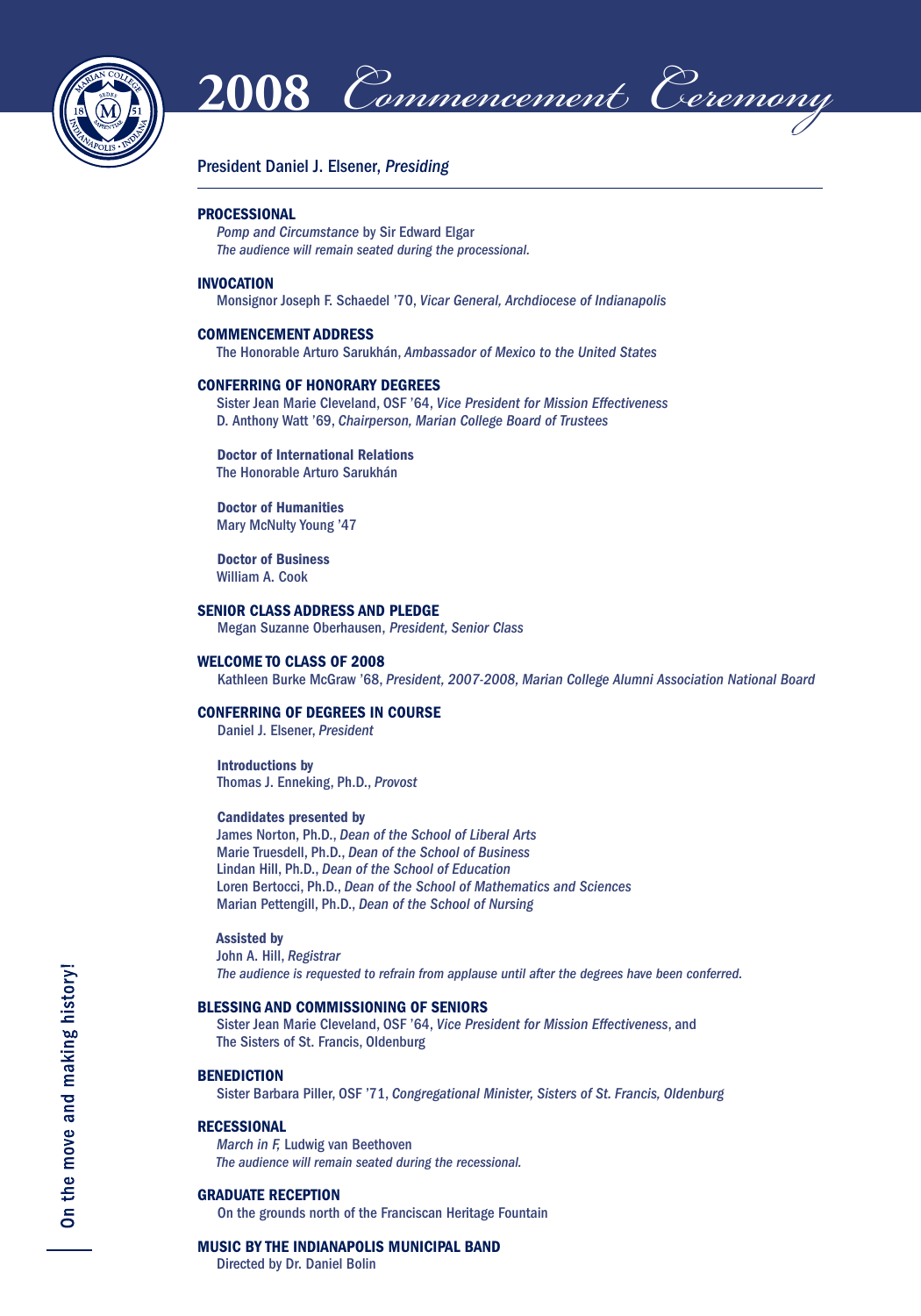# Faculty Emeriti

Reverend Francis E. Bryan, M. Div. James J. Divita, Ph.D. William J. Doherty, Ph.D. Shirley J. Friedman, RN, MSN, CNS Sister Mary Gloria Gallagher, OSF, M.M. '46 James E. Goebel, M.A. Mary T. Haugh, Ph.D. '50

Sister Miriam Clare Heskamp, OSF, M.S. Sister Marilynn Hofer, OSF, Ph.D. '60 Mary Malatesta, M.B.A. Richard J. Minasz, Ph.D. Lynn E. Morrell, Ph.D. Esther O'Dea, RN, Ph.D. William Pedtke, M.A.

Rosanne R. Pirtle, Ph.D. Sara E. Reid, M.A., M.S. Sister M. Rachel Schulte, OSF, M.Ed. Constance L. Wesner, M.S.Ed. Sister Ruth Ann Wirtz, OSF, M.M. Sister Olga Wittekind, OSF, Ph.D. Sister Adele Zahn, OSF, Ph.D.

# Grand Marshal

William A. Mirola, Ph.D., *Presiding Officer of the Faculty* 

# Board of Trustees

**INDIANAPOLIS MARIAN COLLEGE**

**2007-2008**

D. Anthony Watt '69, *Chairperson* Sister Barbara Piller, OSF '71, *Vice-Chairperson*

President Daniel J. Elsener Tim Bales Michael Becher Sister Margaretta Black, OSF '61 Clark H. Byrum John T. Cardis '63 Phil Carson '81 Jeffrey D. Curtis '88 Robert G. Decraene Anna C. Dean Dillon '49 Sister Dominica Doyle, OSF '56 Joseph Doyle William V. Drew '65 William P. Eckman '74 Mary Jo Feeney '65 Sister Christa Franzer, OSF '70 Stephen J. Hackman David Haire '71

Sister Margaret Horney, OSF '75 S. Michael Hudson Sister Miriam Kaeser, OSF '71 Sister Francis Assisi Kennedy, OSF '60 Alan E. Leighton '62 **Thomas P. McGowan** John A. Purdie Monsignor Joseph F. Schaedel '70 Jerry D. Semler Joseph L. Smith Sr. '71 Jack R. Snyder Leonard Strom '68 Mary L. Welch '68 Sister Marge Wissman, OSF Mary McNulty Young '47 Richard A. Young Raul E. Zavaleta

#### **Trustees Emeriti:**

Alvin S. Bynum Eugene Henn Robert B. McConnell Robert H. McKinney Reverend Thomas J. Murphy Charles O'Drobinak K. Clay Smith

# **2008 GRADUATION PLEDGE**

*We, the 2008 graduating class of Marian College, as citizens of the global community and children of God, pledge to share our profound gifts of knowledge, faith, respect, and care with society and the world so that we may honor the excellent teachers who transformed our lives.*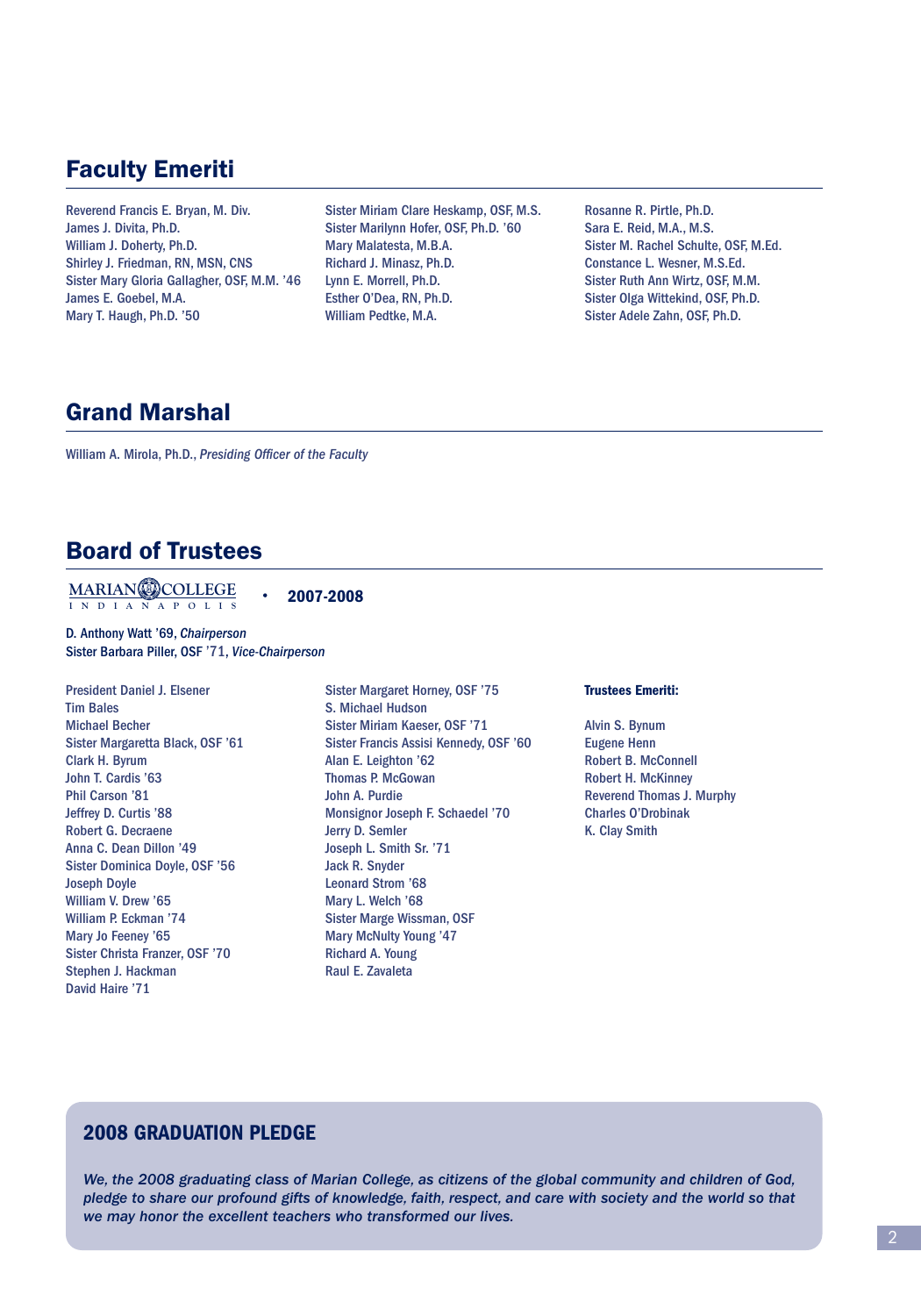Candidates for Degrees<sup>\</sup>\\ May 10, 2008

Candidates in a baccalaureate program who have earned at least 60 credit hours of graded coursework at Marian College and who have achieved a grade point average of 3.50 or above are awarded Latin Honors as follows: cum laude, grade point average of 3.50; magna cum laude, grade point average of 3.70; summa cum laude, grade point average of 3.80. In this program, Latin Honors are based on April 2008 academic status. Diplomas are awarded subject to satisfactory completion of requirements certified by the Registrar.

### Master Degrees

### **Master of Arts in Teaching**

Jennifer Lynn Adams Erin Lynn Andrews Michelle Reilly Bryant\* Kimberly Ann Clayton Michael Bruce Cooper Edward A. Deitz Corey Len Harton Larry Anthony Huff Jacqueline Marie Krupinski David Scott Ledman Linda Ellen Ludlow Amy Jo Rice Kelly Rene Santos Kendra Rose Schultheis Michelle Lianne Sharp, *posthumous* Emily J. Sills Angela Walker Laura Elaine West

# School of Liberal Arts

### **BACHELOR OF ARTS**

#### **Art**

Megan Ann Muston Daniel Paul Steeb Claire Elizabeth Rose Sukharev, *cum laude*

**Art History** Jesse Joe Miller

#### **Catholic Studies**

Jenna Marie Harris  *Honors Program* Andrew Conrad Proctor Jeffrey W. Read Staci Ann Striegel (second major pastoral leadership) Aaron Jeremy Thomas, *cum laude* (second major communication)

#### **English**

Jeanna Mariea Bauer  *Honors Program* Allison Diane Henry\* Sierra Senecia Hubbard Matthew Henry Lewis, *summa cum laude Honors Program* Anne Marie Martin, *summa cum laude* Sara Ann Neal, *summa cum laude Honors Program* Rebecca Mae Roberts Kristen Reneé Smith Joy Amber Tryhall, *cum laude*

**French** Erinna Kathleen VanDever  *Honors Program*

#### **Graphic Design**

Erica Lynn Baechle, *summa cum laude* Jeffrey Charles Brunette Jerry Lynn Bryant Marci Kay Davis Sophie Suzanne Decaudin, *cum laude* Lindsay Marie Espel Charles Bernard Glenn Jr. Loren Ashley Somerville

#### **History**

Stefanie Rose Bauman, *summa cum laude* Adam Anderson Boone\* Shari Arcedia Dowell  *Honors Program*

#### **Music**

Melissa Diana Emond, *summa cum laude* Laura Beth Koehl

#### **Pastoral Leadership**

Linda Frances Arnone John Thomas Boyle, *cum laude* Catherine Mary Devereux  *Honors Program* Tara L. Rembusch, *magna cum laude*

#### **Philosophy**

Alex Nalivaiko\* Megan Suzanne Oberhausen *magna cum laude* (second major theology)

#### **Psychology**

Samantha Leigh Anderson Ashley Kay Gading Chantelle Jamison\* Sarah Elizabeth Kreicker, *magna cum laude* Gwyn A. Malloy, *cum laude* Cedrick Jordan Pace Emily Diane Schroeder, *magna cum laude* Krystal Marie Zamora  *Honors Program*

#### **Religious Education**

Melissa Ann Campbell, *magna cum laude Honors Program* (second major Spanish) Samuel Joseph DiFilippo Casey Elise Schaefer Ellen Ruth Voegele, *summa cum laude* (second major music)

#### **Sociology** Somer LeAnn Case Jessica M. Davey, *cum laude* Lindsey Elizabeth Day Maria Ana Elsener James Robert Grable

Ann E. Medford James William Wilson, *summa cum laude Honors Program*

**Spanish** Susannah Christine Quandt

#### **Theology**

Jonathan A. Cooley\* Sarah L. Fowler, *summa cum laude Honors Program* Kathryn Adele Ingram  *Honors Program*

#### **BACHELOR OF SCIENCE**

#### **Psychology**

Erin Michelle Gons Kristen Kathleen Kaminski, *summa cum laude Honors Program* Jeri Lynn Steward

#### **ASSOCIATE IN ARTS**

**Psychology**

Martine Marie Dowden\* Cheryl Lynn Spalding Alita Shantei Williams

# School of Business

#### **BACHELOR OF ARTS**

**Economics**

Alexander J. Dickerson (second major political science) Jonathan Lucas Swain

#### **Sport Management**

Elliot Jess Elger Brittany M. Hendrix, *magna cum laude Honors Program* Latricia A. Pearson

## **BACHELOR OF SCIENCE**

#### **Accounting**

Alex Joseph Bienz **Shane Alan Griffin** Edwin M. Ngaiza (second major finance) Justin Carlton Ray (second major finance) John Shelton Brandon L. Shinn (second major finance)

#### **Finance**

Nadine Lee Martin-Meek Roxana Moghaddam, *summa cum laude* Jayne Anne Stone, *summa cum laude Honors Program*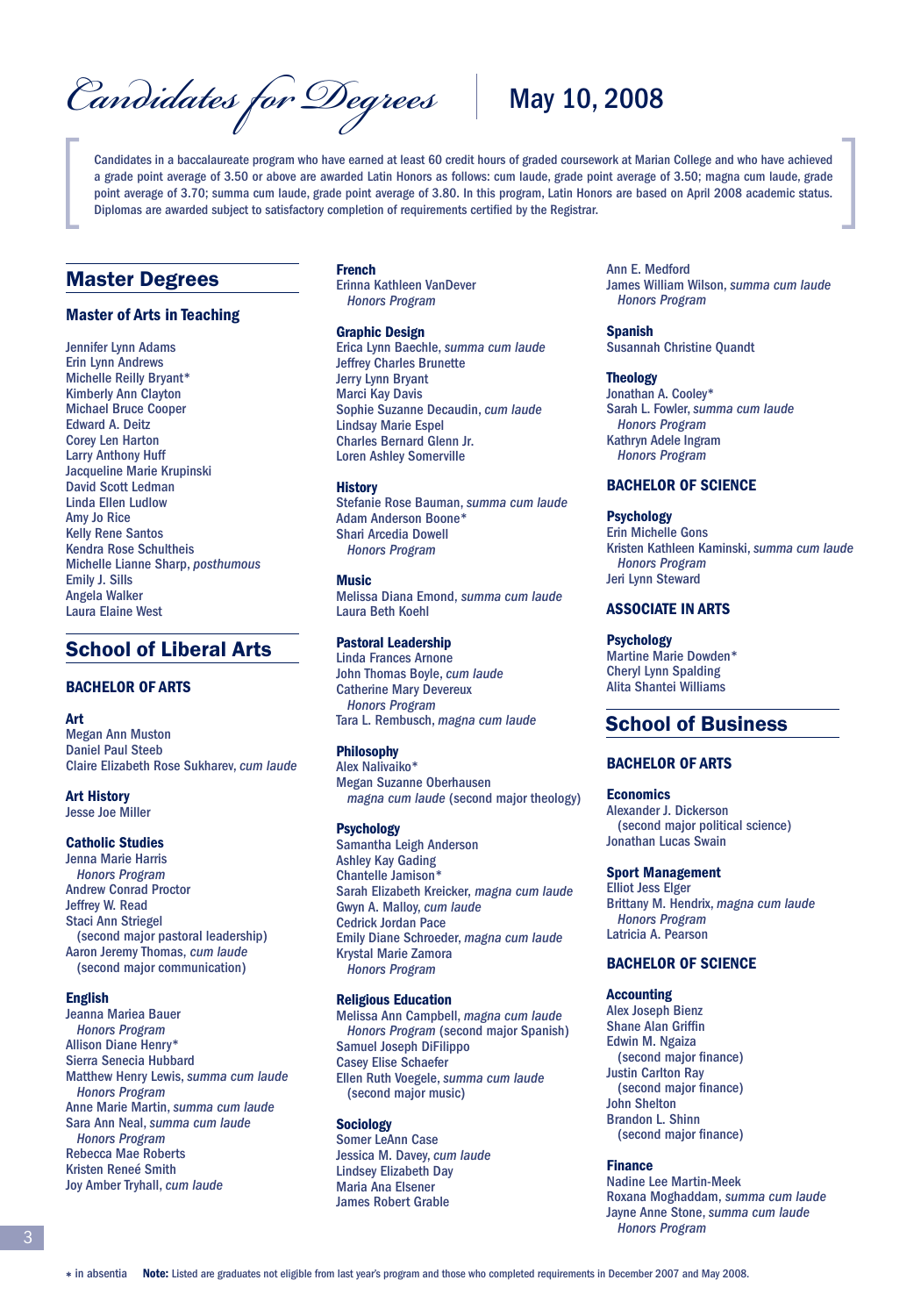#### **Management**

Andrea Lee Burns Shaun Dominic Dickerson Kyle Lane Marcotte Jesse Ryan Martin Jennifer Lee Mellen Katherine Ruth Sowatzke Mallory Rachelle Stephens Jonathan Lucas Swain Andrew Joseph Thoman Kyle Douglass Westrick Matthew Jordan Wilson

#### **Management Information Systems**

Troy Edward Sipes Steven Aaron Swain Amy Michelle Wallen, *cum laude*

#### **Marketing**

Jennifer Elisabeth Decker Edward Joseph Driver, *cum laude* Joshua Michael Gerald Lisa D. Manley Brie Ann Marvel-English Damion LaMont Ward Benjamin B. Weddle

#### **Sport Management**

Cody Ryan Andrew Ian Dwight Bennett Paul David Butcher\* Megan Eileen Clark James L. Davis II William Adam Ehret Eric D. Jackson II Garrett Todd Lickliter\* Jeffrey F. Manley Jason Robert Moon\* Nicholas Ryan Schmutte\* Matthew R. Shadle Carolyn M. Shrall Will H. Smith Daniel Shane Stanjevich Sara Sue Strong

# School of Education

#### **BACHELOR OF ARTS**

### **Elementary Education**

Andrea Marie Back, *summa cum laude* Amanda Jean-Marie Brouse Jessica Marie Davis Anne Elizabeth Gauer, *summa cum laude* Tiffany Kay Jennings Kathryn Loye Kegley, *summa cum laude* Lindsay Diana Klinker, *summa cum laude* Audrey Lynn Krueger, *summa cum laude Honors Program* Samantha Nicole Maddox Kelly Kathleen McKinley Jennifer Carol Prunier, *magna cum laude* Samantha Jo Stevens, *cum laude* Lauren Marie Van Benten, *cum laude*

### **BACHELOR OF SCIENCE**

**Physical Education** Justin Eric Hunefeld, *cum laude*

# School of Mathematics and Sciences

#### **BACHELOR OF ARTS**

**Biology** Lana M. Furnish Katrina Nancy Kroics Mary Elizabeth Lecher Leigha L. Ridenour

#### **Chemistry**

Keelan McHugh Smith, *magna cum laude*\*

#### **Mathematics** Neal Benjamin Knies, *magna cum laude* Jacob R. Richards, *cum laude*

#### **BACHELOR OF SCIENCE**

**Biology**

Alexander Ryan Dotson Amanda Frances Kot, *summa cum laude* Jody C. Nicholson Joshua David Pennington Robyn Lynn Poore Natalie Jean Seprodi, *magna cum laude* Adam Joseph Thomas, *summa cum laude*

#### **Chemistry**

Ryan James Bernhardt, *summa cum laude*

### School of Nursing

#### **BACHELOR OF SCIENCE IN NURSING**

Stephanie Marie Abel Aimee Michelle Anderson Jacqueline Rene Bender, *cum laude* Kimberly Susan Berry, *cum laude* Julia Marie Bradley Angela Suzanne Bradshaw\* Rhiannon Hayley Brenner, *cum laude* Tameria M. Calhoun Ashley Nicole Cass\* Brittany Korin Caudill Erin Michelle Cooper\* Vincent Ray Corbin Lora Michelle Curtiss, *summa cum laude* Daniel James-Isaac Dameron Jennifer Lynn Damore, *summa cum laude* Nicole Lynn Dentino, *cum laude* Brandi Lynn Eckel Brittany Nicole Emery, *summa cum laude* Russell Dylan Evans, *cum laude* Megan Delight Gainey, *cum laude* Mary Reneé Golden Marjorie E. Grabner Sue Lex Hatcher, *summa cum laude*\* Christina Marie Hobbs, *magna cum laude* Andrew Anthony Northrop Roma P. Patel Emily Marie Pea Candice Deneé Quarles Jessica Marie Rand, *summa cum laude*\* Kelly Kathleen Remy, *magna cum laude* Natalie Lynn Rodriguez Carrie Marie Schroeder, *summa cum laude* Mary Kou Songor Jennifer Amy Spink, *cum laude* Lisa Michelle Spratt, *cum laude*\* Melissa Stevens, *magna cum laude*\* Elizabeth Abbagail Stone

Patrise Charlene Tyson, *magna cum laude* Ashley Louise Virt Ashley Ann Walters Amy Louise Webb, *magna cum laude* Amber Michelle Woods\*

#### **ASSOCIATE IN NURSING**

Jennifer Lavon Alvarado Regina D. Bishop Derricka Lynn Blaine Ashley L. Boswell Gretchen Ann Bowman\* Tricia M. Brandlein Sarah Elizabeth Brooks Heather Reneé Cannella Sheryl Lynne Corning Deanna S. Corrie Erin Elizabeth Daniels Leah Paulette DeArmond\* Jennifer Sue Dillard Shay Allison Fenton\* Colette Patrice Ficklin Bobby R. Frazier\* Erica R. Frazier Cassity Jo Fredwell Tracy Josette Hinton Dana Patriece Hopson Hollie Hill Jackson Kathie A. Jacobs\* Vickie Jeffers Cheryl LaKeisha Jones Jessica Sue Lugar DeVon A. Milton\* Kathy Michelle Payne Kia Samone Perry Debra Kay Pinkins Kristi M. Quagliesi\* Detra Felicia Robinson Vivica Cherice Rogers Patricia L. Sheroan Richard W. Short Katrina Stowers Angela Gayle Tomlin Cheryl Lynn White Kerri Lynn Wilson Milagros Grimaldo Woodings\* LaTasha Ann Woods

### Marian's Adult Programs

#### **Candidates for Degrees**

Candidates in the Marian's Adult Programs receiving a bachelor of business administration degree who have earned at least 60 credit hours of graded coursework at Marian College and who have achieved a grade point average of 3.50 or above are awarded honors as follows: honors for grade point average of 3.50; high honors for grade point average of 3.70; highest honors for grade point average of 3.80. In this program, honors are based on April 2008 academic status. Diplomas are awarded subject to satisfactory completion of requirements certified by the registrar.

#### **BACHELOR OF BUSINESS ADMINISTRATION**

**Human Resources Management** Shirley Elaine Baptiste Weather Jewell L. Carter\* Teresa Ann Clemons Bell\* Delynne Mary Elwartowski Andrea M. Gilmartin, *highest honors*\*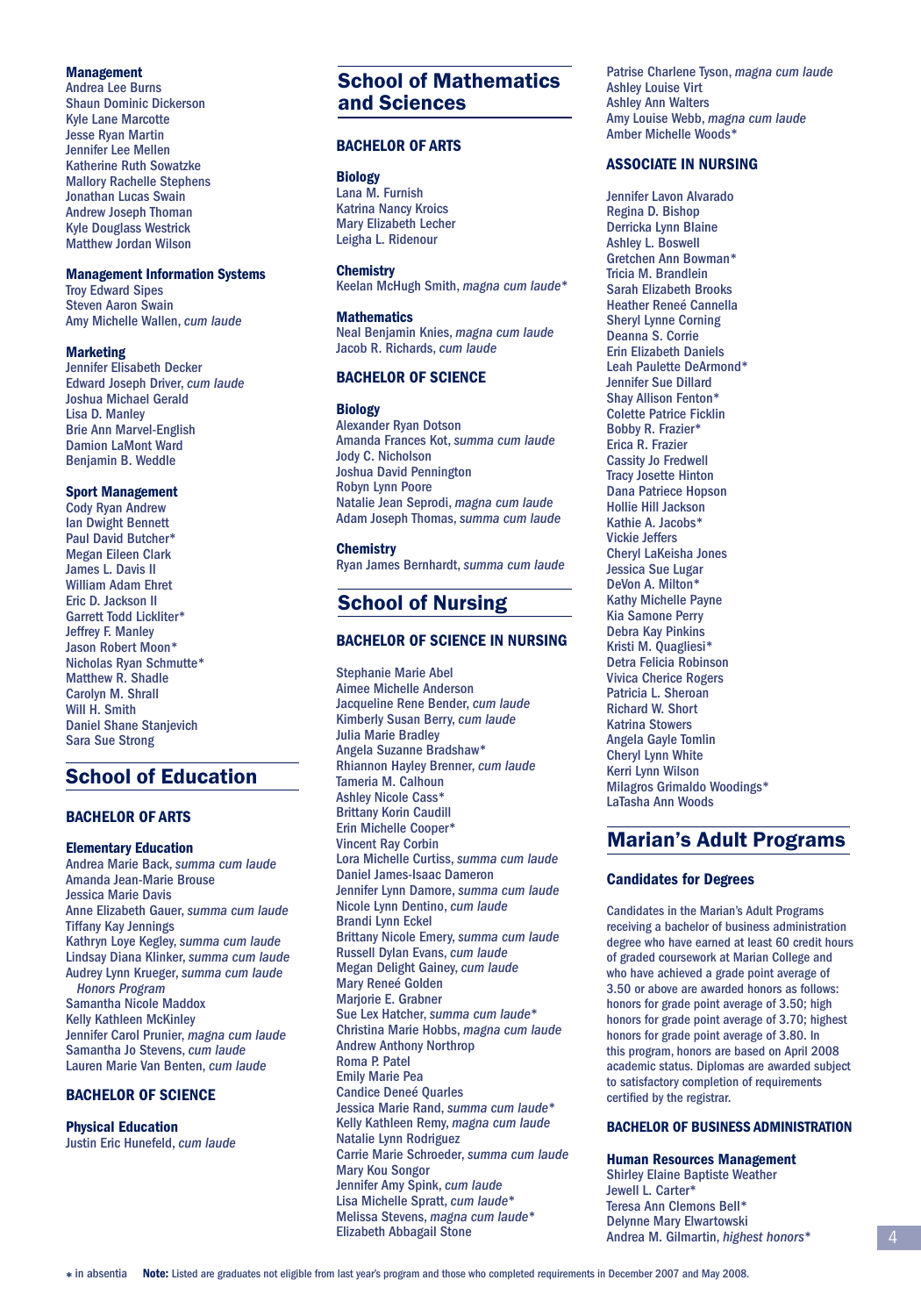Debra Jean Kennedy Michael Andrew Kussy Michele Lynn Leaks Shannon René Mitchell Lisa M. Robey Ann Constance Schmal, *highest honors* Andrea Lynn Sisk\* Ronald La Pierrie Taylor Jr., *highest honors* Yolanda Faye Taylor, *honors* Joanne Lynn Wallace\*

#### **Management**

Ken M. Beverly, *honors* Julie Ann Bouchard\* Leslie Alicia Boyd, *honors* Robert Anthony Bradley\* Kim Lachelle Brooks Linda Ammah Owusuah Dankwah *highest honors* Nancy Ann Davis Angela Jean Fielden Portia Lynn Frecker, *highest honors* Sarah M. Gerster, *high honors* Robert L. Glidden, *honors* Jack Alan Greenberg Nathan C. Harmon\* Jennifer Renee Hummel, *honors*\* Shawn Roberto James Shalonda Shereé Johnson\* Karen Elizabeth Kotowski, *highest honors*\* Shanay F. Lasley, *highest honors* Heather Louise Lee Corey Brett Lewis, *high honors* Charnita Marie Luellen-Williams Avelyn Michelle Maples, *honors\** Carol Reneé Mills NaTrina Shanette Moffett, *high honors* Theodore Drury Moynahan, *high honors*\* Kathleen J. O'Connor, *highest honors* Sebastian Robert Osuch Michelle L. Petty\* Jamie Lynn Pettygrove, *highest honors*

LaMonte Eugene Richardson Zoltan B. Roundtree Ella Ruth Smiley Michelle Lynne Smith\* Jason Daniel Snively Robert Warren Bennett Sutton Royal Pennfield Taylor, *highest honors* Jennifer E. Thomas, *high honors* Cyrus Shingirai Tudu Peggi A. Wilkerson\* Michael Eugene Young, *honors*\*

#### **Marketing**

Tamesha Ronika Reneé Allen Joe F. Bobish Corey Miles Bolon Alia Alise Crawford Noel, *honors* Karen Patrice Crosswright, *high honors* Brandy Darlene Dickerson, *honors*\* Amy Denise Gray Marquette Antoinette Jamison Wanda F. King, *honors*\* Hope Elizabeth Mathews, *highest honors* Jill Ann Mowrey, *highest honors* Denise Peterson-Hyter Nancy J. Prechel Travis James Stratton, *honors* Timothy Jerome Wafford Lisa C. Walker

#### **ASSOCIATE OF BUSINESS ADMINISTRATION**

#### **Human Resources Management**

Nicole T. Bullock Jakia Marie Denny Donna B. Droll\* Annette M. Freeman\* Renae Green-Hart Dana Michelle Johnston\* Connie Rose Plowden Raymond Lee Smith\* Sherry Kay Tardy

Melanie Anissa Taylor Tonya Antoinette Vann\* Patricia Ann Washington

#### **Management**

Tonya Asbury M. Jane Bischof\* Beth A. Everett\* Sarah Jo Frye\* Pamela Marie Gillund Tommie S. Hamilton Dianna Lynn Harris\* Andrea Marie Harwell\* Douglas A. Hunter Jr. Tonia Lynn Jones Martin L. Koehl\* Kathy L. Lepper\* Julie L. Lucas\* Christine Ann Mast\* Chalaine Renee McQueen Kurt Adam Meyer\* Kevin L. Parrish **Molly Kathleen Proffitt** Deborah Elaine Robinson Scott Thomas Rutledge\* Mary Katherine Shepherd\* John David Stanisz Vicki Elaine Storey\* Tanisha Yvette Towns Rochelle Deneen Williams\* Delesa Lynn York\*

#### **Marketing**

Dawn Reneé Brandenburg\* Arica Jo Coleman\* Christine Kimberly Hosp\* Lisa D. Kidwell Amber Dawn Kirchner\* Jamie Lynn Pettygrove Hollee Elizabeth Shanley\* Jaime Bohler Smith\* Theresa Ann Stanback

in absentia **Note:** Listed are graduates not eligible from last year's program and those who completed requirements in December 2007 and May 2008.

# Graduates Receiving Grants, Fellowships, Assistantships, and Departmental Awards

#### **Accounting**

**Alex Joseph Bienz,** Indiana CPA Society Outstanding Senior Accounting Major Award

#### **Art**

**Lindsay Marie Espel,** Art Department Award of Excellence

**Jesse Joe Miller,** The Sister Dolorita Carper Award of Achievement in Art

#### **Biology**

**Amanda Frances Kot,** The Senior Biology Award

#### **Business Administration**

**Edward Joseph Driver,** Ken Elmendorf Outstanding Graduate in Business Administration

**Roxana Moghaddam,** The Sister Laurita Kroger Award

**Amy Michelle Wallen,** Outstanding MIS Student

**Brittany M. Hendrix,** Outstanding Sport Management Major

#### **Chemistry Ryan James Bernhardt,** American Institute of Chemists Award

**Education Samantha Nicole Maddox,** Senior Award for Outstanding Achievement in Elementary Education

**Jessica Marie Davis,** The Rosanne Pirtle Kindergarten Award

#### **English**

**Anne Marie Martin,** Outstanding Senior in English

**Anne Marie Martin**, The Thoreau Award for Excellence in Writing *Essay Written in the Humanities*

**Keelan McHugh Smith**, The Thoreau Award for Excellence in Writing *Essay Written in the Sciences*

**Somer LeAnn Case**, The Thoreau Award for Excellence in Writing *Essay Written in the Social Sciences*

**Aaron Jeremy Thomas**, Outstanding Senior in Communication

#### **Foreign Language**

**Erinna Kathleen VanDever,** Senior Award for Outstanding Achievement in Foreign Language

#### **History**

**Stefanie Rose Bauman,** The Sister Mary Carol Schroeder Memorial Award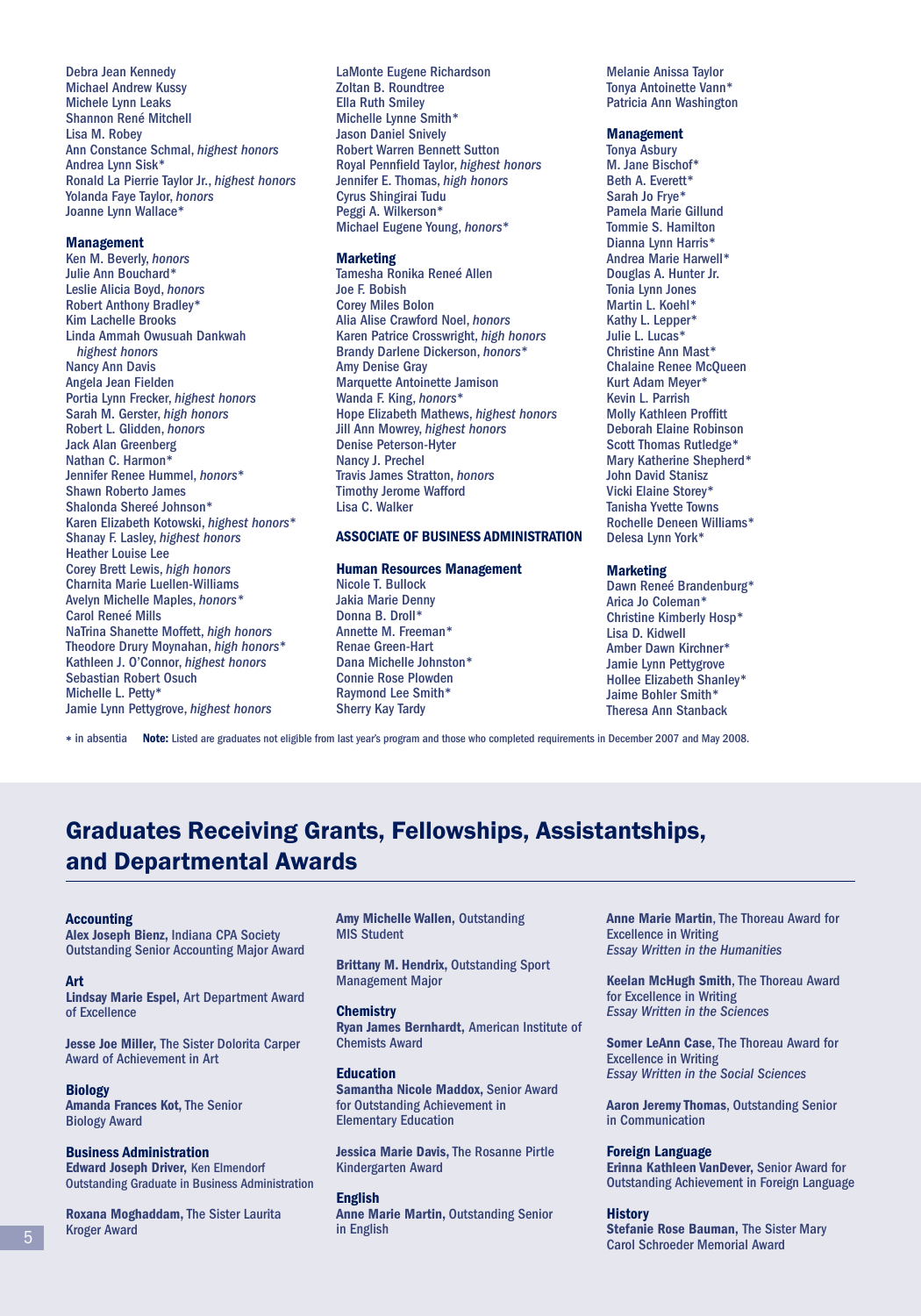#### **Mathematics**

**Neal Benjamin Knies** and **Jacob R. Richards**, Outstanding Achievement in Mathematics

#### **Music**

**Melissa Diana Emond** and **Ellen Ruth Voegele,** Senior Awards for Outstanding Achievement in Music

#### **Nursing**

**Erin Elizabeth Daniels,** Nursing Academic Excellence Award - AN Level

**Jennifer Lynn Damore,** Nursing Academic Excellence Award - BSN Level

#### **Psychology**

**Emily Diane Schroeder,** Joseph N. Hingtgen Distinguished Senior in Psychology Award

#### **Theatre**

**Jessica M. Davey,** Theatre Department Senior Service Award

#### **NAIA All America Scholar Athletes**

**Amanda Frances Kot,** Women's Basketball **Erica Lynn Baechle** and **Sarah L. Fowler,**  Women's Cross Country **Kathryn Loye Kegley,** Women's Tennis **Jacob R. Richards,** Men's Golf **Alex Joseph Bienz** and **Neal Benjamin Knies,**  Men's Tennis

#### **Veterans Student Athlete Academic Award Kathryn Loye Kegley** and **Amanda Frances Kot**

**Service Learning Award Andrea Marie Back**

**Campus Ministry Christian Service Award Lindsey Elizabeth Day**

**Senior Class Award Megan Suzanne Oberhausen**

**John Sweany Maid and Knight of Marian Memorial Spirit Award Megan Suzanne Oberhausen Samuel Joseph DiFilippo**

**Alumni Association Distinguished Senior Award Lindsey Elizabeth Day**

# Honor Societies

#### **150-HOUR ACCOUNTING CERTIFICATE PROGRAM**

Alex Joseph Bienz, Edwin M. Ngaiza, Justin Carlton Ray, Brandon L. Shinn.

#### **DELTA EPSILON SIGMA** *(Beta Eta Chapter)*

A national scholastic honor society recognizing and encouraging high scholarship among students of Catholic colleges and universities.

Erica Lynn Baechle, Ryan James Bernhardt, Kimberly Susan Berry, Ken M. Beverly, Leslie Alicia Boyd, Melissa Ann Campbell, Lora Michelle Curtiss, Linda Ammah Owusuah Dankwah, Nicole Lynn Dentino, Brittany Nicole Emery, Sarah L. Fowler, Portia Lynn Frecker, Robert L. Glidden, Sue Lex Hatcher, Brittany M. Hendrix, Christina Marie Hobbs, Justin Eric Hunefeld, Kristin Kathleen Kaminski, Audrey Lynn Krueger, Gwyn A. Malloy, Hope Elizabeth Mathews, Jill Ann Mowrey, Theodore Drury Moynahan, Sara Ann Neal, Kathleen J. O'Connor, Tara Leigh Rembusch, Kelly Kathleen Remy, Carrie Marie Schroeder, Natalie Jean Seprodi, Jennifer Amy Spink, Samantha Jo Stevens, Jayne Anne Stone, Royal Pennfield Taylor, Yolanda Faye Taylor, Ronald La Pierrie Taylor Jr., Patrise Charlene Tyson, Amy Louise Webb, James William Wilson, Michael Eugene Young.

#### **KAPPA DELTA PI**

An international honor society in education that recognizes excellence in education. Kappa Delta Pi members make up the top 10 percent of those entering the field of education, and they exhibit the ideals of scholarship, high personal standards, and promise in teaching and allied professions.

Members: Erin Lynn Andrews, Andrea Marie Back, Michelle Reilly Bryant, Kimberly Ann Clayton, Michael Bruce Cooper, Jessica Marie Davis, Anne Elizabeth Gauer, Larry Anthony Huff, Justin Eric Hunefeld, Tiffany Kay Jennings, Kathryn Loye Kegley, Lindsay Diana Klinker, Audrey Lynn Krueger, David Scott Ledman, Linda Ellen Ludlow, Samantha Nicole Maddox, Kelly Kathleen McKinley, Megan Ann Muston, Jennifer Carol Prunier, Amy Jo Rice, Kendra Rose Schultheis, Samantha Jo Stevens, Lauren Marie Van Benten, Angela Walker, Laura Elaine West.

#### **PSI CHI**

A national psychology honor society for students with a major or minor in psychology, who have maintained a 3.00 general average, a 3.25 average in psychology, and have completed at least nine hours in psychology at the time of nomination.

Members: Ashley Kay Gading, Kristen Kathleen Kaminski, Sarah Elizabeth Kreicker, Ann Elizabeth Medford, Gwyn A. Malloy, Emily Diane Schroeder, Staci Ann Striegel, Krystal Marie Zamora.

**SIGMA THETA TAU INTERNATIONAL** *(Omega Chapter-At-Large)*  This honor society in nursing recognizes achievement and leadership in nursing and commitment to high standards of the profession. Baccalaureate nursing students may be nominated to membership in their junior year.

Members: Stephanie Marie Abel, Kimberly Susan Berry, Lora Michelle Curtiss, Jennifer Lynn Damore, Brittany Nicole Emery, Sue Lex Hatcher, Christina Marie Hobbs, Emily Marie Pea, Jessica Marie Rand, Kelly Kathleen Remy, Natalie Lynn Rodriguez, Carrie Marie Schroeder, Jennifer Amy Spink, Melissa Stevens, Patrise Charlene Tyson, Amy Louise Webb.

**SIGMA TAU DELTA** *(Alpha Beta Omicron Chapter)* An international honor society for students with a major or a minor in English, who have maintained a 3.00 general average, a 3.25 average in English, and who have completed at least nine hours in English at the time of nomination.

Members: Jeanna Mariea Bauer, Allison Diane Henry, Sierra Senecia Hubbard, Matthew Henry Lewis, Anne Marie Martin, Sara Ann Neal, Rebecca Mae Roberts, Kristen Reneé Smith, Joy Amber Tryhall.

#### **Who's Who Among Students in American Universities and Colleges, 2007-2008**

Andrea Marie Back, Erica Lynn Baechle, John Thomas Boyle, Melissa Ann Campbell, Somer LeAnn Case, Jonathan Andrew Cooley, Jessica Marie Davey, Jessica Marie Davis, Lindsey Elizabeth Day, Catherine Mary Devereux, Melissa Diana Emond, Sarah L. Fowler, Ashley Kay Gading, Anne Elizabeth Gauer, Jenna Marie Harris, Kathryn Adele Ingram, Tiffany Kay Jennings, Kristen Kathleen Kaminski, Kathryn Loye Kegley, Lindsay Diana Klinker, Amanda Frances Kot, Sarah Elizabeth Kreicker, Audrey Lynn Krueger, Samantha Nicole Maddox, Anne Marie Martin, Kelly Kathleen McKinley, Ann Elizabeth Medford, Jesse Joe Miller, Megan Suzanne Oberhausen, Jennifer Carol Prunier, Tara Leigh Rembusch, Casey Elise Schaefer, Emily Diane Schroeder, Samantha Jo Stevens, Staci Ann Striegel, Aaron Jeremy Thomas, Sarah Elizabeth Thompson, Erinna Kathleen VanDever, Ellen Ruth Voegele, James William Wilson.